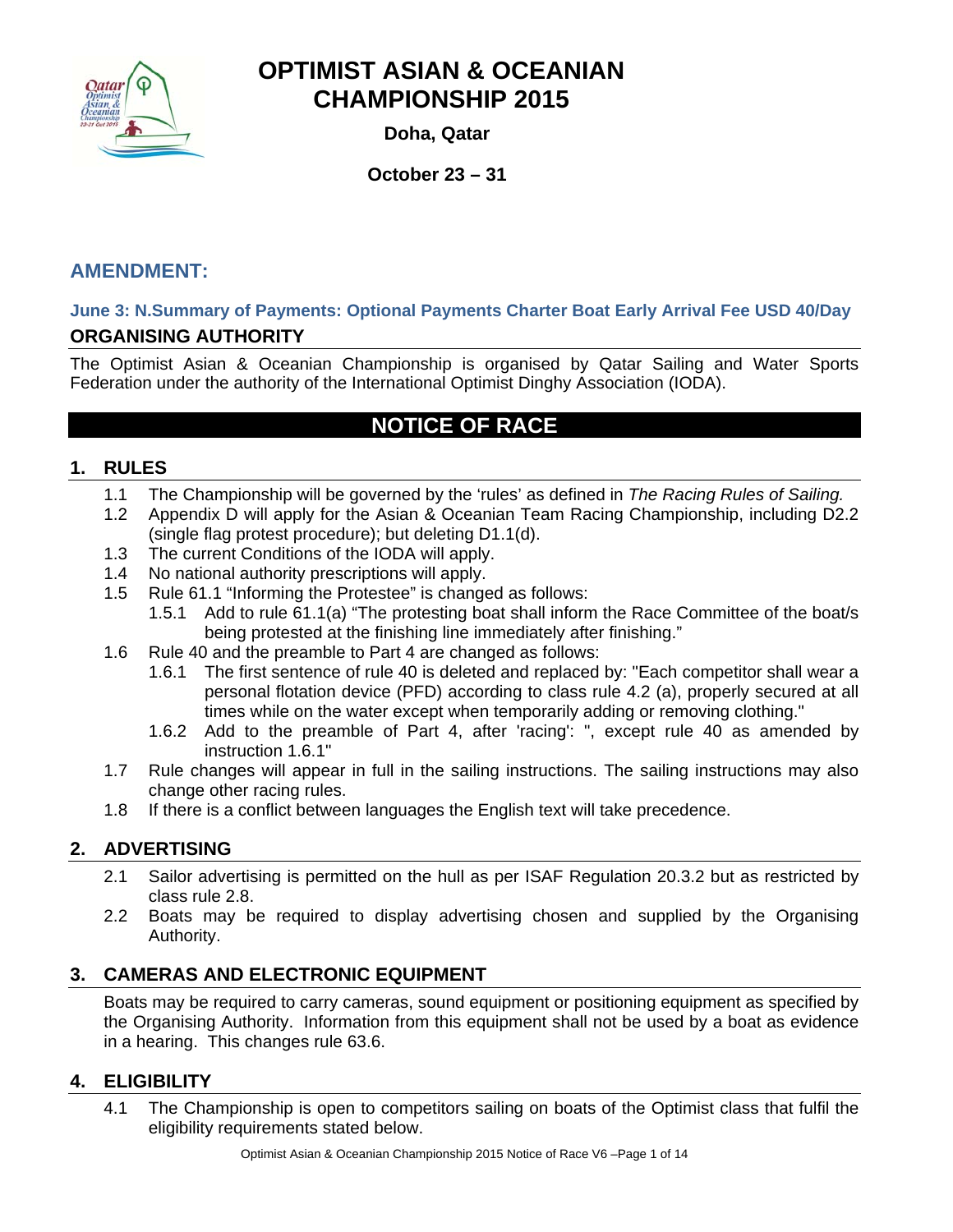

**Doha, Qatar** 

#### **October 23 – 31**

### **NOTICE OF RACE**

- 4.2 Competitors shall enter through the national association member of IODA (hereinafter 'member') they represent.
- 4.3 Competitors shall have been born in 2000 or later.
- 4.4 Asian & Oceanian Members of IODA may enter up to 10 sailors. For the team racing event, each member entering 8 to 10 competitors may enter 2 teams.
- 4.5 The IODA member from Qatar, as the host member, may enter up to 20 competitors, of which there shall be a minimum number of the opposite gender, as indicated in 4.8 below. For the team racing event, if the host member registers 16 to 20 competitors, they can enter a maximum of three teams.
- 4.6 Competitors whose IODA member is European but who are residents of an overseas territory that is geographically in Asia & Oceania may be entered by the IODA member at the discretion of the IODA Executive Committee. These competitors shall be considered to be Asian & Oceanian for the purpose of NOR 17 (PRIZES).
- 4.7 The IODA Executive Committee may decide to allow entries from non-Asian or non Oceanian Members, depending on the number of registered Asian & Oceanian sailors and Condition 7.3 of the Conditions for the Optimist Asian & Oceanian Championship. If the number of registered competitors is less than 150, available places will be allocated to non-Asian/Oceanian members on a first come basis. Requests must be made in writing to the Organising Authority by July 15<sup>th</sup>. Maximum 7 per member are permitted, of which there shall be a minimum number of the opposite gender, as indicated in 4.8 below.
- 4.8 Gender quota: Members entering teams of 5 or more competitors shall register a minimum number of competitors of the opposite gender, as follows:

| Total number of competitors | Minimum of the opposite gender          |
|-----------------------------|-----------------------------------------|
| 5 or 6                      |                                         |
| $7$ to $9$                  |                                         |
| 10                          |                                         |
| <b>HOST MEMBER ONLY</b>     | The ratio above is repeated as follows: |
| $11 - 16$                   |                                         |
| $17 - 19$                   | 5                                       |
| 20                          | 6                                       |

- 4.9 The defending Asian & Oceanian (closed) champion may participate, if eligible, in addition to the number of competitors allocated to his/her member. This competitor will not count for the gender quota requirements.
- 4.10 Each team shall be accompanied by a Team Leader and may be accompanied by up to three adults, depending on the number of competitors. A maximum of four adults including the Team Leader will be allowed for teams entering 10 or more competitors. (Condition 15.1 of the Conditions for Continental Championships)
- 4.11 Competitors shall be either national or bona fide residents of the country they represent, unless otherwise agreed by the IODA Executive Committee. A competitor who has represented one country at an IODA World or Continental Championship shall not represent another member country except in cases of alteration of residence, which cases shall be approved by the IODA Executive Committee.
- 4.12 Attention is drawn to ISAF Regulations 19: Nationality Criteria.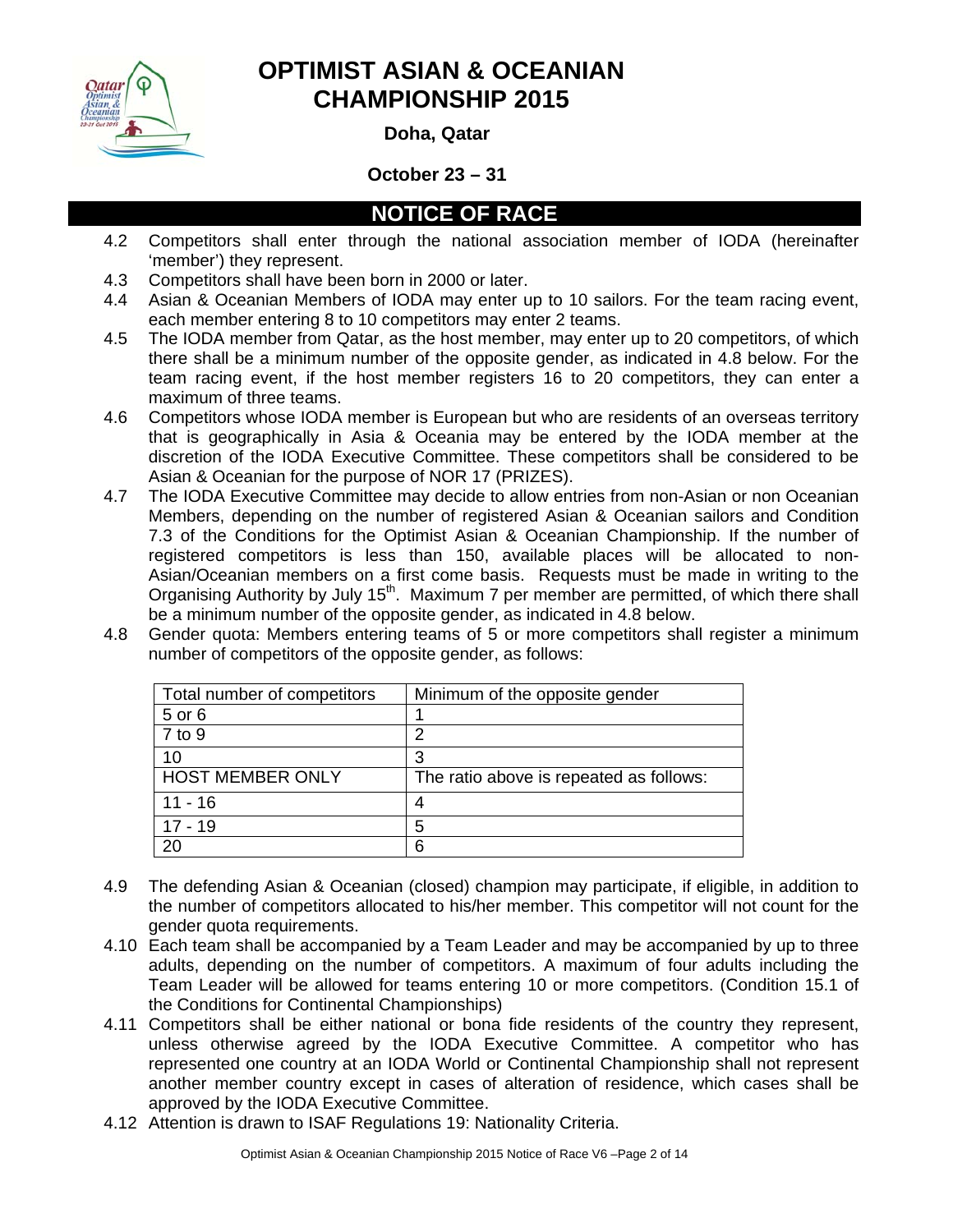

**Doha, Qatar** 

**October 23 – 31** 

## **NOTICE OF RACE**

### **5. ENTRY**

- 5.1 Entries shall be made by submitting the relevant registration forms available by emailing a request to qatarsailing@yahoo.com and by paying the *required fees* according to the following schedule:
	- 5.1.1 The *Preliminary Entry Form* and a payment for 50% of the total required fees shall be received by the Organising Committee not later than **June 30, 2015**;
	- 5.1.2 The *Second Entry Form* and a payment for the balance of the fees (50%) shall be received by the Organising Committee **August 15, 2015**.
	- 5.1.3 The *Final Entry Form* shall be returned to the Organising Committee as soon as the members of the delegation are defined but not later than **September 1, 2015**.

*Required fees* are described in paragraphs 6 (ENTRY FEES), 15 (SUPPORT BOATS) and 16 (CHARTER BOATS). See the payment instructions in 6.3, 15.2, and 16.6 below.

- 5.2 A surcharge of 20% will be charged to all late payments to the organising committee. **NOTE:** *Throughout this document, 'late payment' refers to the amount of money not paid before the relevant deadline; and the surcharge will be applied to the amount paid late, not to the total amount due before the deadline, or to the total amount corresponding to the relevant item.*
- 5.3 Competitors entering and withdrawing their entry not later than **August 15, 2015** will be refunded 50% of the deposit (except for any bank cost incurred due to the refund). Competitors withdrawing their entry after that date will not be refunded. The same schedule applies for any payment made according to paragraphs 15 and 16.
- 5.4 Competitors, team leaders and other adults (when they are members of the official delegation) shall complete an on-site registration at the Race Office. The on-site registration of each competitor will not be completed until the measurement form issued by the Measurement Sub-Committee (see paragraph 9) has been returned to the Race Office.

### **6. ENTRY FEES**

- 6.1 Entry fees will be *USD \$650 per competitor and USD \$650 per adult* maximum four adults according to 4.10).
- 6.2 Accommodation and meals are included in the entry fee for the duration of the Championship (from the Official Arrival day to the Official Departure day inclusive).
- 6.3 Please make payments to the following bank account.

| Bank Name:                                                                     | <b>Qatar National Bank</b>                   |  |  |  |
|--------------------------------------------------------------------------------|----------------------------------------------|--|--|--|
| <b>Bank Address:</b>                                                           | Doha-Qatar                                   |  |  |  |
| Account Holder (Beneficiary)                                                   | <b>Qatar Sailing &amp; Rowing Federation</b> |  |  |  |
| Account Holder (Beneficiary) Address:                                          | P.O Box 23515 DAFNA - (Doha-Qatar)           |  |  |  |
| International Bank Account Number (IBAN   QA22 QNBA 0000 0000 0787 0138 8300 1 |                                              |  |  |  |
| Code)                                                                          |                                              |  |  |  |
| <b>Account Number</b>                                                          | 0787 013883 001                              |  |  |  |
| Society for Worldwide Interbank Financial QNBAQAQAXXX                          |                                              |  |  |  |
| Telecommunications (SWIFT) Code:                                               |                                              |  |  |  |

#### **6.3.1 Fees shall be paid in USD \$.**

6.3.2 Fees shall be free of bank commissions. Any bank fee will be charged to the competitors.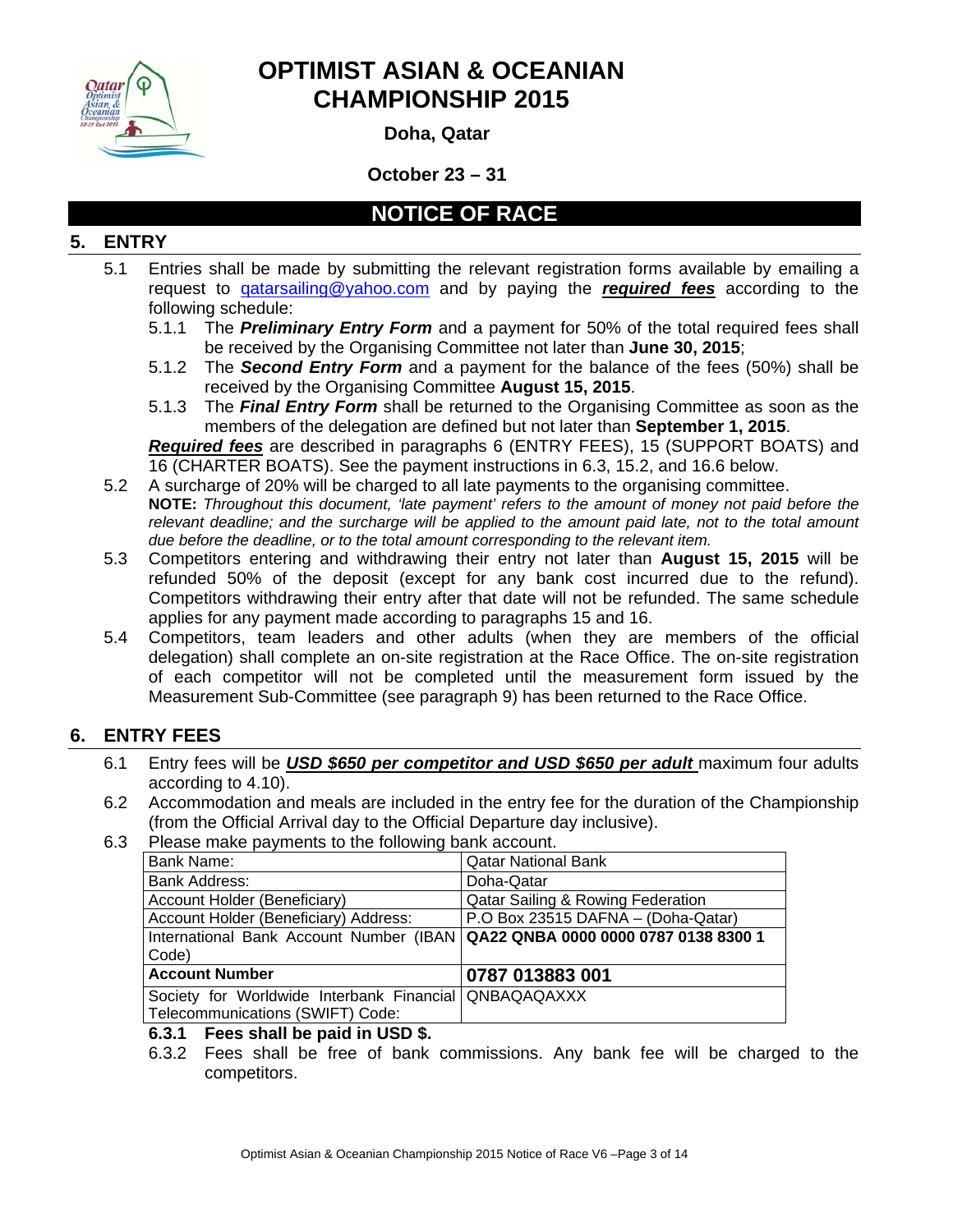

**Doha, Qatar** 

**October 23 – 31** 

## **NOTICE OF RACE**

### **7. FORMAT OF THE CHAMPIONSHIP**

- 7.1 The Optimist Asian & Oceanian Championship comprises two 'championships':
	- 7.1.1 The OPTIMIST INDIVIDUAL ASIAN & OCEANIAN CHAMPIONSHIP (IAOC);
	- 7.1.2 The OPTIMIST ASIAN & OCEANIAN TEAM RACING CHAMPIONSHIP (TRAOC);

### 7.2 For the *IAOC*

- 7.2.1 Entries may be divided into fleets to sail a qualifying series followed by a final series.
- 7.2.2 If 5 races of a qualifying series have not been completed by the end of the third scheduled racing day, that qualifying series will continue until the end of the racing day in which a fifth qualifying race is completed.
- 7.2.3 A qualifying series race will not count until all qualifying series fleets have completed that race.

### 7.3 For the *TRAOC*

- 7.3.1 The event is organised for a maximum of 16 teams from members represented by at least 4 competitors. Each team shall comprise of 4 or 5 competitors of which 4 may sail in each race. Composition of teams is at the discretion of the member. If there are more than 16 eligible teams and the host member does not qualify a team, it will replace the last qualified team.
- 7.3.2 For the selection of the teams as well as for the seeding, the Race Committee will calculate 'Total scores' per group of 4 competitors per member, as explained below: After the first 5 races sailed in the IAOC (or the number of races sailed until October 26 inclusive, if fewer than 5) the total points of the 4 competitors with the best cumulative results from each member will be added to give a total score for each member. The total points of the following 4 competitors with the best cumulative results will be added to give a total score for the second team of the member and so on.
- 7.3.3 No member is allowed to enter more than two teams, except Qatar, which as host member are allowed a maximum of three teams.
- 7.3.4 The seeding will be based on the total scores mentioned in 7.3.2. The format of the championship will be described in the relevant Sailing Instructions.
- 7.3.5 The position in the grid of each team will be based on each team total points, which will be the result of adding the points (on the first 5 races or the number of races until October 26, 2015 if fewer than 5) of the actual best 4 members of the team. Teams with lower total points will be seeded in higher positions.
- 7.3.6 The total points of the competitors, as mentioned in 7.3.2, will be based on the ranking available at 21.00 on October 26 **regardless of protests or requests for redress not yet decided**.
- 7.3.7 The required red protest flag shall be attached to the competitor, clothing or PFD and shall be capable of being concealed and being displayed at arm's length. To indicate a protest, the flag shall be deployed from a concealed position to a position where it is easily visible to the protested boat and Umpires.
- 7.3.8 For matches between the two teams of the host member, competitors of one or both teams will be required to wear a bib to identify the different teams. Bibs will not be provided by the organisers. Coloured ribbons will be provided by the Organising Authority to distinguish the teams.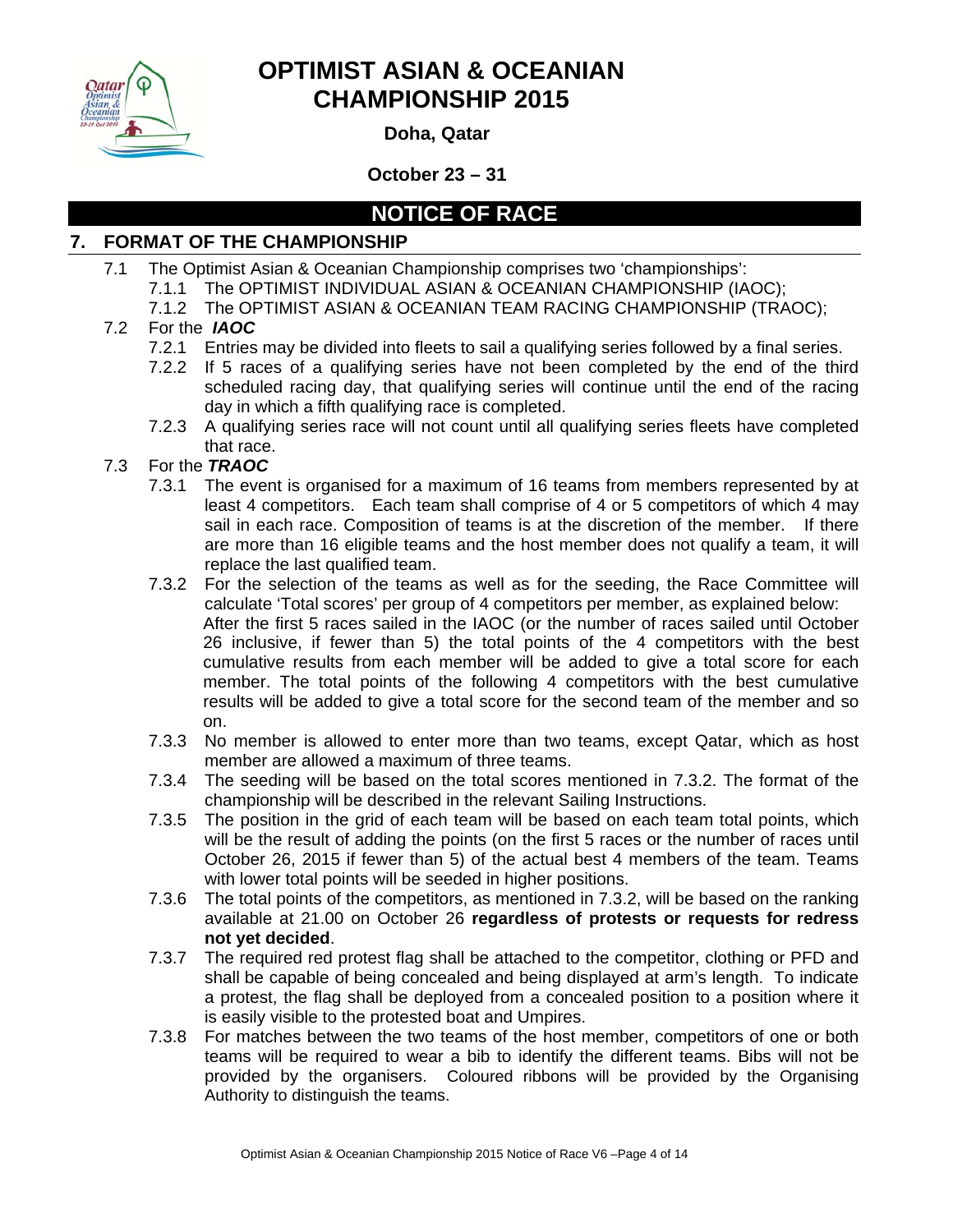

**Doha, Qatar** 

**October 23 – 31** 

### **NOTICE OF RACE**

#### **8. PROGRAM**

8.1

| Thursday, October 22  | Early Arrival and Measurement.              |
|-----------------------|---------------------------------------------|
| Friday, October 23    | <b>Official Arrival Day.</b>                |
|                       | Registration and Measurement.               |
|                       | Official accommodation available from 1400. |
| Saturday, October 24  | Registration and Measurement.               |
|                       | Team Leaders' meeting.                      |
|                       | Practice Race.                              |
|                       | Opening Ceremony.                           |
| Sunday, October 25    | IAOC, Races.                                |
| Monday, October 26    | IAOC, Races.                                |
| Tuesday, October 27   | TRAOC, Races.                               |
| Wednesday, October 28 | Spare day                                   |
| Thursday, October 29  | IAOC, Races.                                |
| Friday, October 30    | IAOC, Races.                                |
|                       | Closing and Prize Giving Ceremony.          |
| Saturday, October 31  | Official Departure Day.                     |

8.2 10 races are scheduled with a maximum of three races per day.

### **9. MEASUREMENT**

- 9.1 Each boat shall produce a valid Registration Book and each sail shall be accompanied by the corresponding Sail Measurement Certificate (CR 2.5.6 and 6.1.4).
- 9.2 Competitors shall use only one hull, dagger board, rudder (with tiller and extension), mast, boom, sprit and sail during the Championship. These parts of the equipment will be scrutineered and may be measured by the Measurement Sub-Committee according to the Measurement Regulations, and approved by this Sub-Committee to be complying with the Class Rules.
- 9.3 Substitution of damaged or lost equipment will not be allowed unless approved in writing by the Race Committee. Requests for substitution shall be made to the Race Committee at the first reasonable opportunity.
- 9.4 Substitution of damaged equipment may be permitted providing that the relevant form has been filled in at the Race Office and both the damaged and the substituting equipment has been checked by the Measurement Sub-Committee and the substituting equipment has been scrutineered by the Measurement Sub-Committee.
- 9.5 If the substitution was made on the water between races, both the damaged and the substituting pieces of equipment shall be presented to the Measurement Sub-Committee after the end of the day's racing. In this case, the substitution is subject to the approval of the Race Committee given retrospectively.
- 9.6 Only boats chartered through the Organising Committee may carry national letters or sail numbers in contravention of the Class Rules. The national letters to be carried by these boats shall be those of the country entering the chartered boat, and the number shall consist of the number of digits equal to the most recently issued sail number in that country.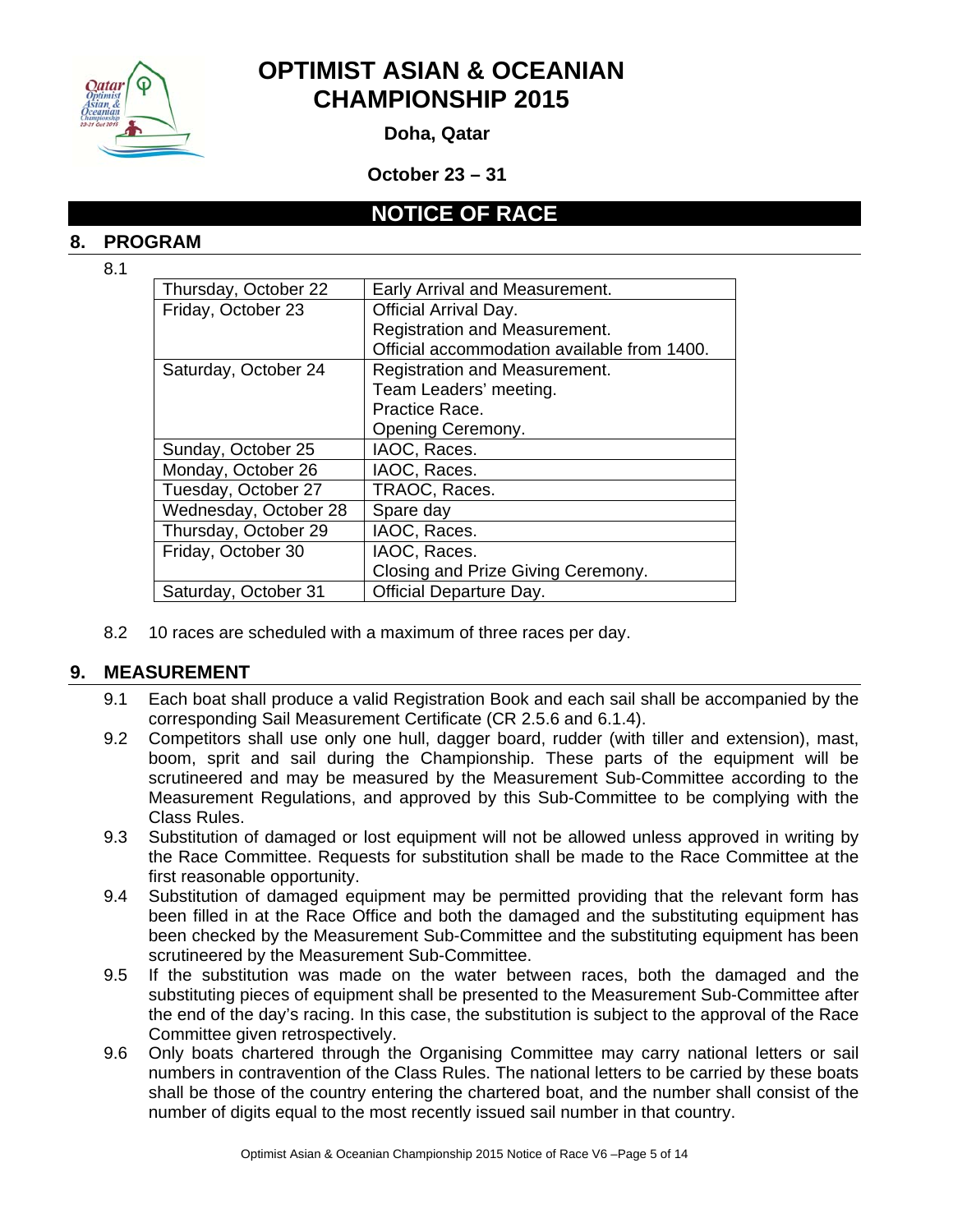

**Doha, Qatar** 

### **October 23 – 31**

## **NOTICE OF RACE**

- 9.7 Hulls chartered through the Organising Committee are exempt from complying with Class Rule 2.4.3 (b) and (c) and hence from CR 2.4.1.
- 9.8 Competitors are only allowed to compete in the championship in boats officially chartered for the championship through the Organising Committee.
- 9.9 Sails measuring to the maximum limits during the measurement days may be inspected again on the spare day.
- 9.10 Sails to be used during the Championship shall have been measured before inspection at the Championship. If a sail is presented unmeasured (or without the Sail Measurement Certificate), it will be measured at the Championship and a certificate will be issued at a cost of USD \$50, payable to IODA. Measurement of country letters and sail numbers is available for free.
- 9.11 GRP boats shall be equipped with Epoxy foils.
- 9.12 Once a boat has completed measurement, the hull may not be removed from the boat park without the permission of the race committee. At the venue, no item of equipment may be cleaned using detergent unless permitted by the race committee.

### **10. SAILING INSTRUCTIONS**

Sailing instructions will be available upon registration at the venue.

### **11. VENUE**

The Championship will be held in the city of Doha, Qatar, at the Doha Sailing Club, Katara Beach. The racing area will be in Doha Bay. Club phone: 974-4470-8366 Club address: Doha Sailing Club, Doha, Qatar, P.O Box 23515 Katara Beach

Contact email: qatarsailing@yahoo.com

### **12. THE COURSE**

- 12.1 The course for the fleet racing will be an outer-loop trapezoid with the finish line at the end of the second windward leg.
- 12.2 For the team racing championships the course will be a starboard "S" course.

### **13. PENALTY SYSTEM**

- 13.1 Appendix P will apply for the IAOC.
- 13.2 Decisions of the Jury will be final as provided in rule 70.5.
- 13.3 Races of the team racing championship will be umpired.

### **14. SCORING**

- 14.1 3 races are required to be completed to constitute a series.
- 14.2 When fewer than 5 races have been completed, a boat's series score will be the total of her race scores.
- 14.3 When 5 or more races have been completed, a boat's series score will be the total of her race scores excluding her worst score.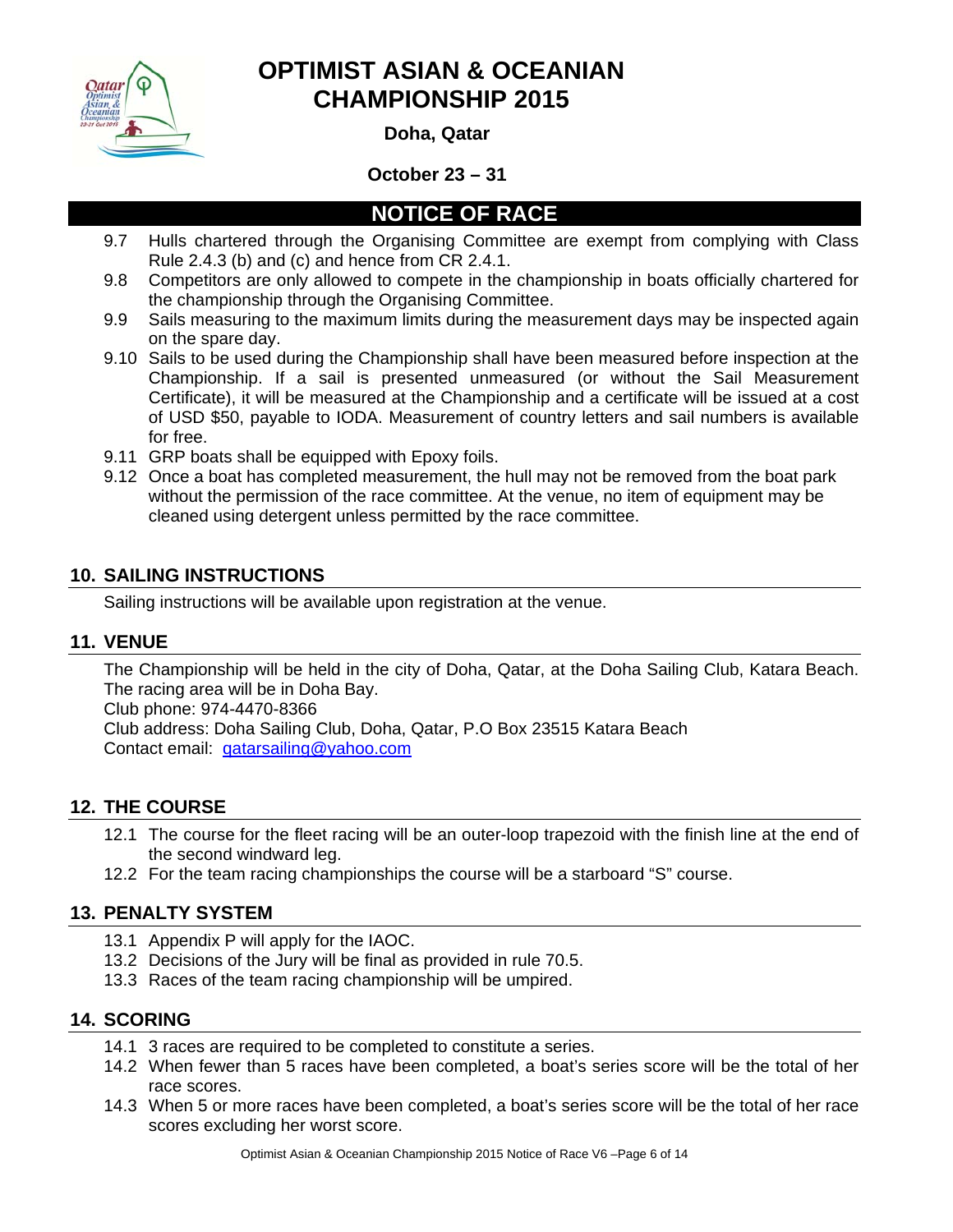

**Doha, Qatar** 

**October 23 – 31** 

## **NOTICE OF RACE**

### **15. SUPPORT BOATS**

- 15.1 Team support boats shall be registered with the Organising Committee and used according to the following conditions:
	- 15.1.1 Each boat shall display white flags bearing the three letter national code of the countries it supports, which will be supplied by the Organising Committee. No other flags shall be displayed by support boats.
	- 15.1.2 Unless otherwise decided by the Organising Committee, from October 24 each boat shall be shared by coaches of at least two different countries as decided by the Organising Committee. No more than one person from each member shall be on the water in the boat at the same time (except during the team races, when one coach per boat might be allowed, if the organisers so decide).
	- 15.1.3 Fuel and other consumables shall be paid by the teams using the boat.
	- 15.1.4 During the Team Racing day/s, the support boats will be at the disposal of the Organizing Committee.
	- 15.1.5 All support boats shall comply with the rules established by the Organising Committee.
	- 15.1.6 VHF radios are NOT permitted.
- 15.2 Team support boats to be used during the Regatta days (October 23 to 30 inclusive) are available from the Organising Committee at the *Support boat charter fee of USD \$1000 per boat (USD \$500 per coach)*.
- 15.3 Reservations shall be made by submitting the **Support Boat Reservation Form** and transferring a **first payment covering 50%** of the total amount to be paid, which shall be received on or before **June 30, 2015**. The **balance of fees (50%)** shall be received on or before **August 15, 2015**. Please see 6.3 for payment instructions. Availability of places on support boats is not guaranteed for reservations and/or payments made after **June 30, 2015.**
- 15.4 A **damage deposit of USD \$150 per coach** will be charged at registration and refunded at the end of the championship provided the boat is in good condition. Should the Organising Committee decide to deduct from the damage deposit, it may require that the deposit be restored to its original amount before the coaches are permitted to use the boat again. Any remaining deposit will be refunded at the end of the Championship. Damage deductions will be shared by the teams using the boat.
- 15.5 A surcharge of 20% will be charged to late reservations and/or payments of support boats.

### **16. CHARTER BOATS**

- 16.1 Charter boats ARE mandatory.
- 16.2 The charter boats will be provided by Winner. They will be allocated on a random basis to individual competitors by the Organising Committee under the supervision of the IODA Executive Committee.
- 16.3 Competitors shall not modify the boats or cause them to be modified in any way except that
	- A compass may be tied or taped to the hull or spars;
	- Wind indicators, including yarn or thread, may be tied or taped anywhere on the boat;
	- Hulls, dagger boards and rudders may be cleaned, but only with water;
	- Adhesive tape may be used anywhere above the water line; and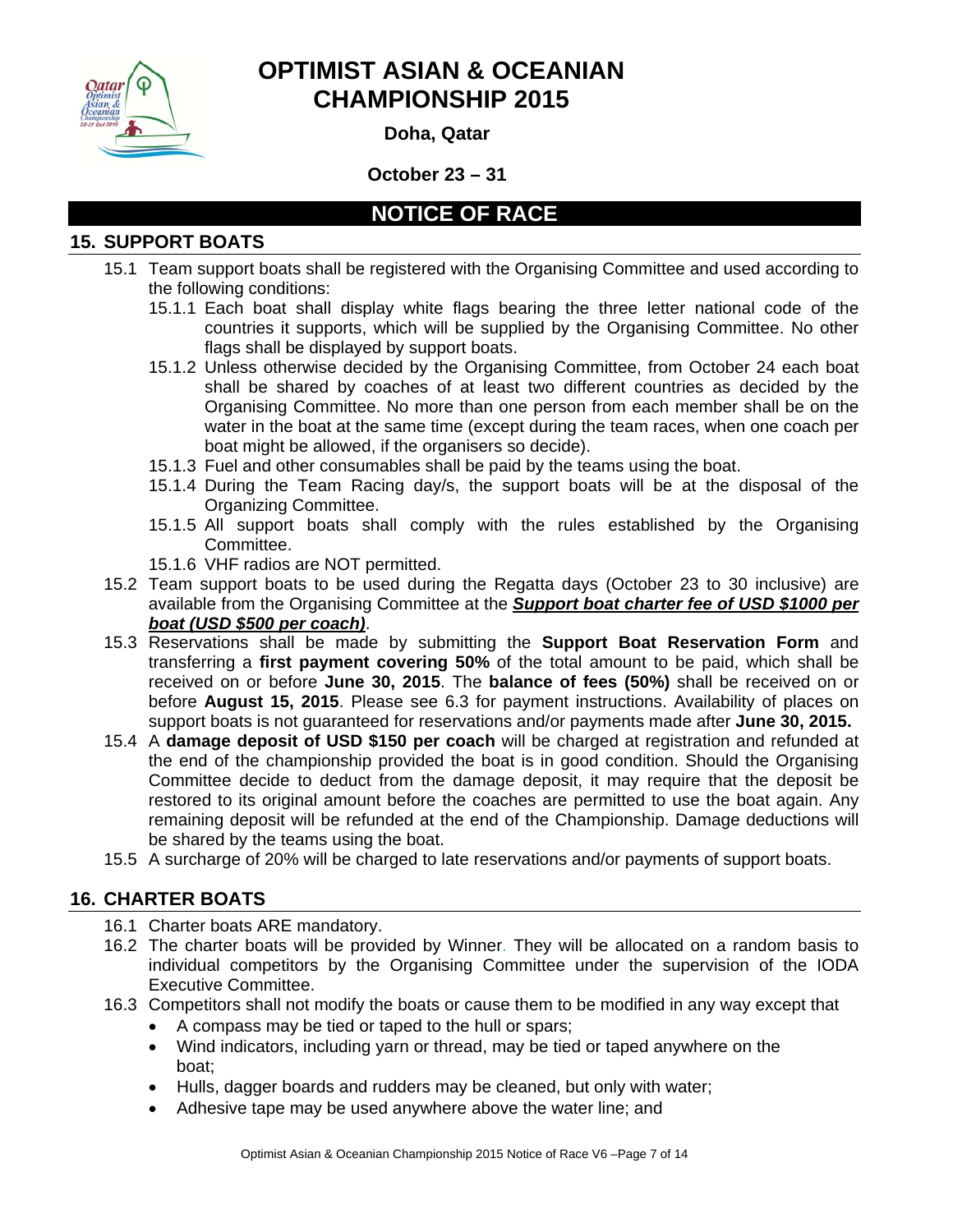

**Doha, Qatar** 

**October 23 – 31** 

## **NOTICE OF RACE**

- All fittings or equipment designed to be adjusted may be adjusted, provided that the Class Rules are complied with.
- 16.4 Competitors may use their own foils, spars, fittings and running rigging.
- 16.5 Charter boats will be complete with blocks, airbag, racing spars, racing foils, mainsheet, padded toe straps, trolley, bowlines, bailers and paddles. Sails will not be provided.
- 16.6 The *charter fee* for 8 Championship days (October 23 to 30 inclusive) will be *USD \$500 per boat.*
- 16.7 Reservation of charter boats shall be made by submitting the *Charter Boat Reservation Form* and by transferring a **first payment covering 50%** of the charter fees, which shall be received on or before **June 30, 2015.** The remaining **50%** shall be received on or before **August 15, 2015.**
- 16.8 Late reservations and payments will incur a surcharge of 20%. Charter boats availability will not be guaranteed for reservations and/or payments made later than **June 30, 2015**. In addition to the charter fee a damage deposit of *USD \$100* will be required on receipt of each boat, to be refunded if no damage has occurred.

### **17. PRIZES**

- 17.1 For the IAOC, prizes will be awarded at least to:
	- 17.1.1 The three best-placed sailors regardless of gender and continent of residence;
	- 17.1.2 The three best-placed female sailors regardless of their continent of residence;
	- 17.1.3 The three best-placed sailors without gender distinction whose IODA member is from Asia; the first of whom will become the Asian Champion of the corresponding year;
	- 17.1.4 The three best-placed sailors without gender distinction whose IODA member is from Oceania; the first of whom will become the Oceanian Champion of the corresponding year;.
- 17.2 For the Team Racing Championships (TRAOC), prizes will be awarded to each member of at least the following teams:
	- 17.2.1 The three best placed teams in the Asian & Oceanian Team Racing Championship;
	- 17.2.2 The best-placed team whose IODA member is from Asia, if different from the first in 17.2.1: they will become the Asian Team Racing Champions;
	- 17.2.3 The best placed team whose IODA member is from Oceania, if different from the first in 17.2.1: they will become the Oceanian Team Racing Champions;.
- 17.3 The Organizing Committee may decide to award extra prizes.

### **18. DISCLAIMER OF LIABILITY**

- 18.1 Competitors participate in the Championship entirely at their own risk and responsibility. See rule 4, Decision to Race.
- 18.2 The Organising Authority and any other party involved in the organisation of the Championship will accept no liability whatsoever for any injury, damage, loss or claim, whether personal or material, incurred by or inflicted to competitors before, during or after the Championship.

### **19. INSURANCE**

The purchase of third-party liability event insurance from IODA is mandatory. The purchase will be arranged through the IODA at a cost of **(Euro)** *€***10** per competitor and per coach, payable to the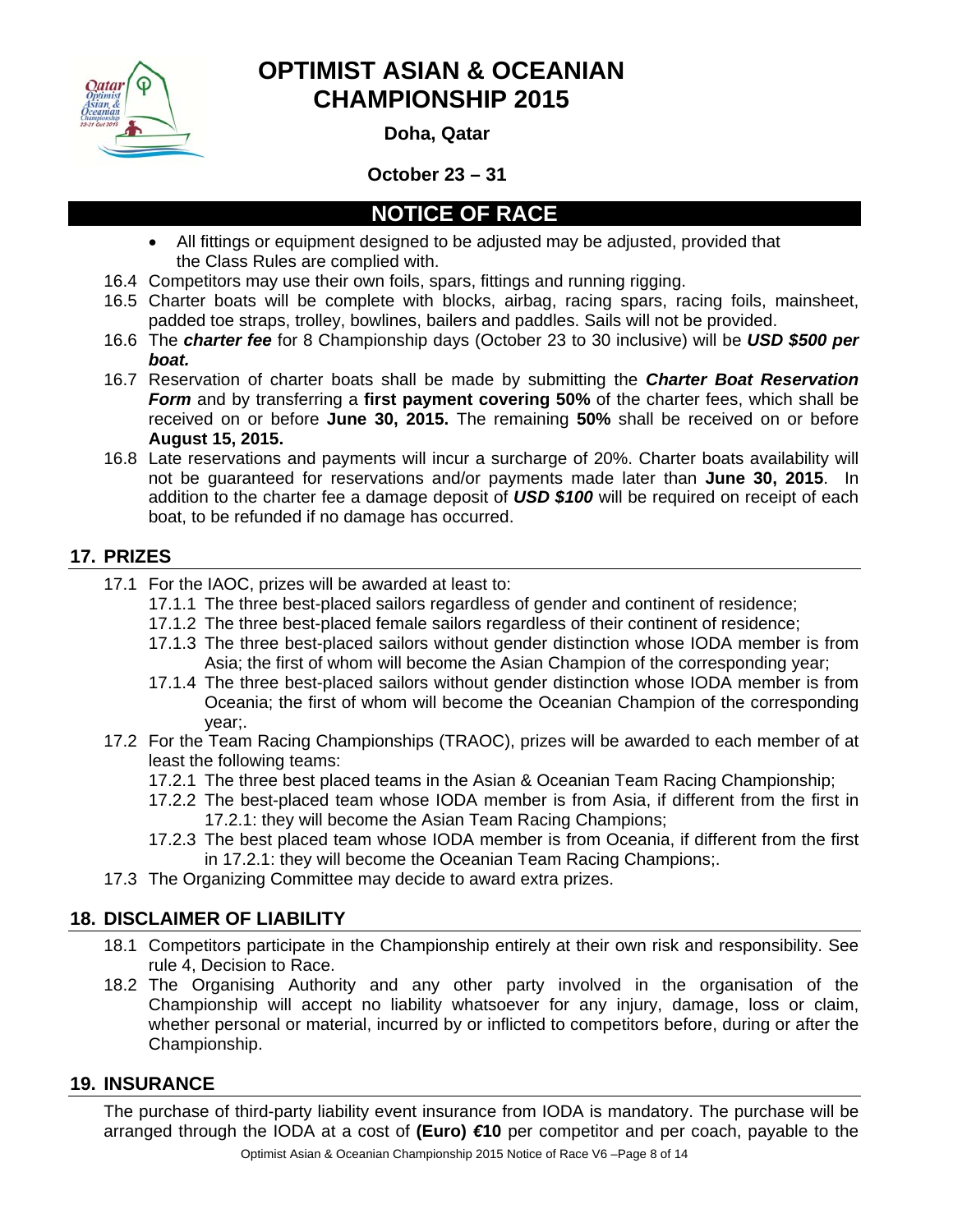

**Doha, Qatar** 

**October 23 – 31** 

**NOTICE OF RACE** 

organisers upon arrival, before registration is completed. Conversion to USD\$ will be made either on the Official Arrival Day or a date just prior to registration. Details regarding this insurance can be found at:

http://www.optiworld.org/uploaded\_files/thirdParty.pdf\_1948\_en.pdf

#### **20. FURTHER INFORMATION**

20.1 For further information and queries, please contact:

| <b>Event Manager</b> | Amro Yosry,                               |  |
|----------------------|-------------------------------------------|--|
|                      | Qatar Sailing and Water-Sports Federation |  |
| Phone:               | +974 555 17027                            |  |
| Fax:                 | +974 4442 0308                            |  |
| E-mail:              | qatarsailing@yahoo.com                    |  |
| Website:             | www.gatarsailing.org                      |  |

20.2 Each participating country shall designate a person to be the official contact with the Organising Committee and provide an e-mail address.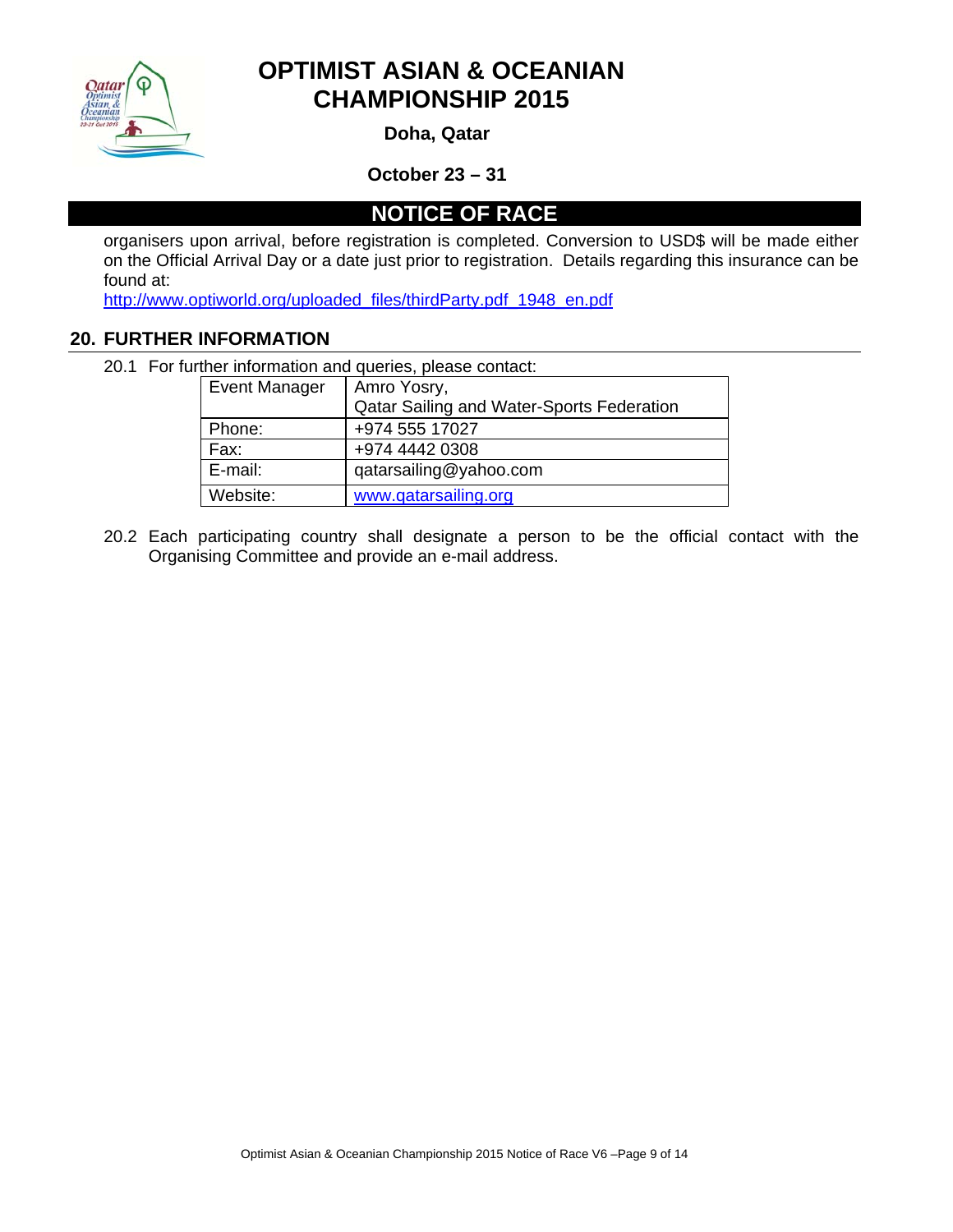

**Doha, Qatar** 

**October 23 – 31** 

# **NOTICE OF RACE**

# **ATTACHMENT 1: RACING AREA**



Optimist Asian & Oceanian Championship 2015 Notice of Race V6 –Page 10 of 14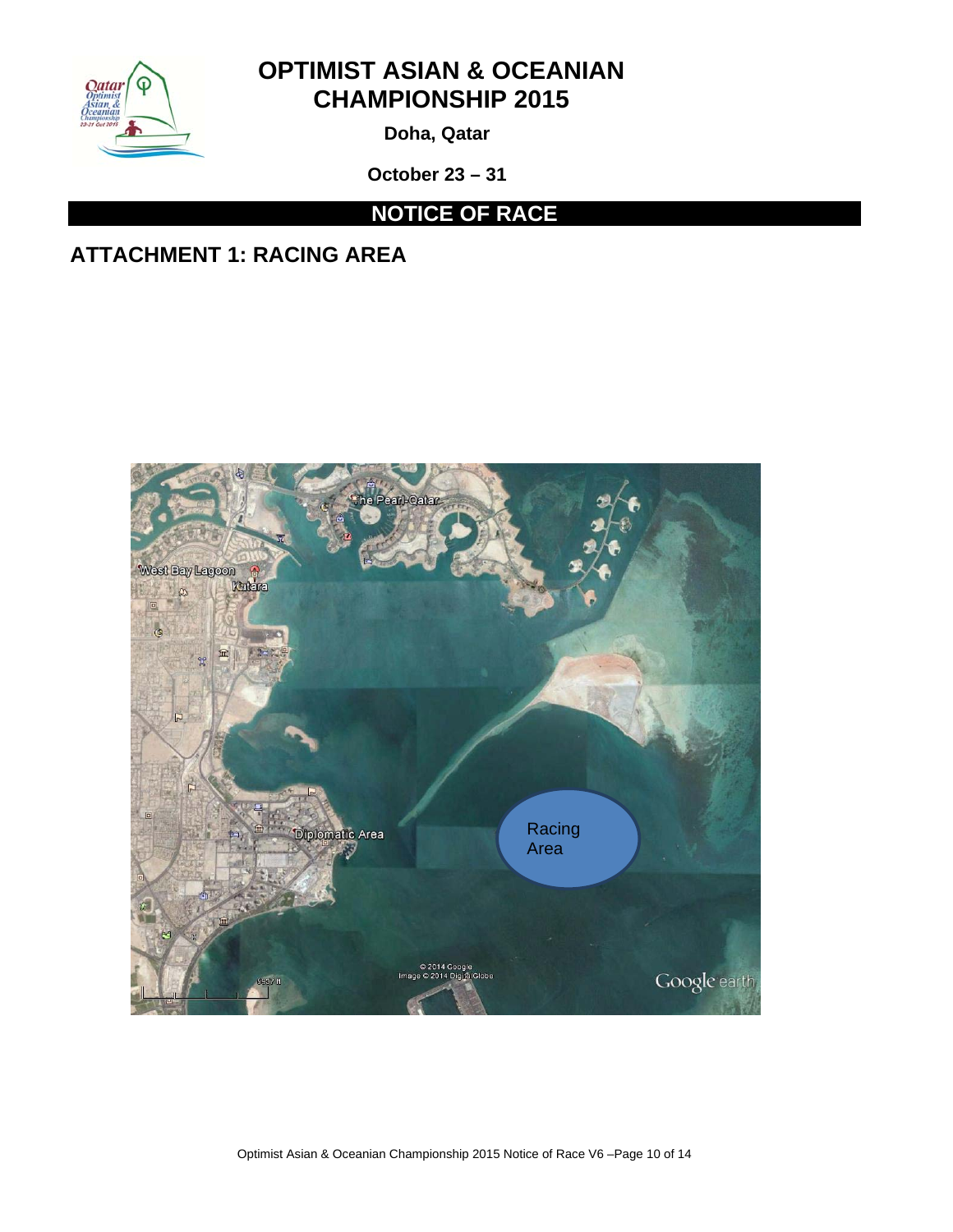

**Doha, Qatar** 

**October 23 – 31**

### **ADDITIONAL INFORMATION**

### *THE FOLLOWING INFORMATION IS NOT INCLUDED IN THE RULES OF THE EVENT*

### *A. BEHAVIOUR*

*Team members and officials shall observe the regulations of the host club and the house rules of the hotel and shall behave correctly at all times. Bad behaviour at any time, whether on shore or afloat, with or without any damage to the facilities, may be investigated by the Jury who may call a hearing and impose a scoring penalty when appropriate.* 

### *B. ACCOMMODATION, LOCAL TRANSPORTATION AND MEALS*

- *B.1. Competitors and team officials will be housed at the Gloria Hotel, P.O. Box 24160, Old Salata, Doha, Qatar. Phone: 974-4423-6666. Fax: 974-4423-6222. Web: www.lexingtongloriahotel.com Contact: Ailene M. Bago, Reservation Manager. Direct Phone: 974-4423-6601. Official accommodation will be available from 1400 on October 23 until 1100 on October 31, 2015.*
- *B.2. All three meals will be provided. The breakfast and dinner will be served in the hotel. Packed lunches will be provided at the club for coaches to collect before heading out onto the water. Daily complimentary Shawarma will be served to all Sailors and Officials at the beach site every day immediately after racing. The first official meal will be dinner on October 23, 2015 and the last official meal will be breakfast on October 31, 2015.*
- *B.3. The Gloria Hotel is located 13 km from the sailing site. Daily local transportation will be provided between the Hotel and the Sailing Venue.*
- *B.4. Any extra charges will be paid directly to the hotel and may be paid cash or by credit card.*
- *B.5. Special food can be provided if requested in advance. Please send any special request filling in the relevant field in the Second Entry Form.*

### *C. EARLY ARRIVALS*

- *C.1. Teams wishing to arrive before the official arrival date should contact the Organising Authority*  in order to book accommodation, which will be provided at the Gloria Hotel. The daily fee will *be USD \$70 per person per day.*
- *C.2. Regatta facilities will be open from October 21, 2015.*

### *D. EARLY ARRIVAL SUPPORT BOATS*

- *D.1. It is possible to rent a support boat to be used before the Official Arrival day, from October 16, 2015 at USD \$200 per boat per day. The boat can be shared between two teams. Reservation of such boats shall be made by filling in the relevant fields in the Support Boat Reservation Form and by transferring a sum equivalent to the total amount, which shall be received on or before June 30, 2015 to guarantee availability. Allocation of early arrival support boats will be made in order of arrival.*
- *D.2. In addition to the charter fee a damage deposit of USD\$150 will be required on receipt of each boat, to be refunded if no damage has occurred.*
- *D.3. Late reservations and payments of pre-Regatta charter boats will incur a surcharge of 20%*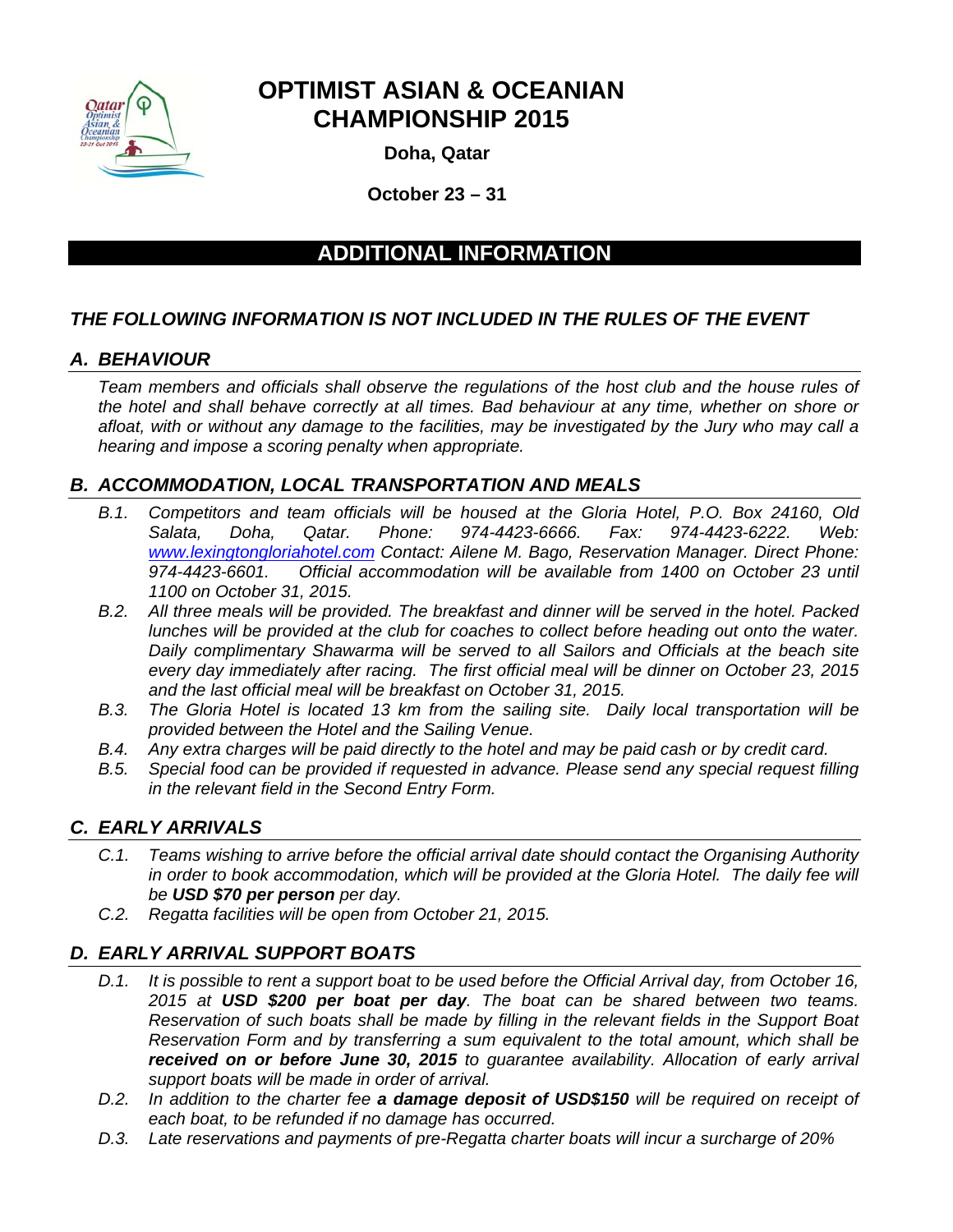

**Doha, Qatar** 

**October 23 – 31** 

## **NOTICE OF RACE**

### *E. EARLY ARRIVAL CHARTER BOATS*

- *E.1. Charter boats will also be available before the Official Arrival Day (From October 16, 2015) at USD\$ 40 per boat per day. Reservations of pre-Championship charter boats shall be made by filling in the relevant fields in the Charter Boat Reservation Form and transferring 100% of the fees, which shall be received on or before June 30, 2015.*
- *E.2. In addition to the charter fee a damage deposit of USD \$ 100 per boat will be required upon receipt of each boat, to be refunded if no damage has occurred.*
- *E.3. Late reservations and payments of pre-Championship charter boats will incur a surcharge of 20%.*

### *F. TRANSPORTATION TO AND FROM THE AIRPORT*

*F.1. Transportation to and from Hamed International Airport will be provided by the Gloria Hotel. Details of arrival and departure times will be collected at Final Entry, September 1, 2015.* 

### *G. SUPPORTERS*

*Supporters shall make their own reservations.* 

### *H. SOCIAL EVENTS*

*To enhance the friendship between the competitors and to make their stay in Qatar more enjoyable, appropriate social events will be organised. Casual attire will suffice.*

### *I. MISCELLANEOUS*

- *I.1.* Each team is kindly requested to bring its own National Flag (100cm x 150cm).
- *I.2.* The organisers are not aware of any health precautions requested to enter Qatar. However, *we advise delegations to consult their travel agents or health authorities for any existing regulation for travellers visiting Qatar.*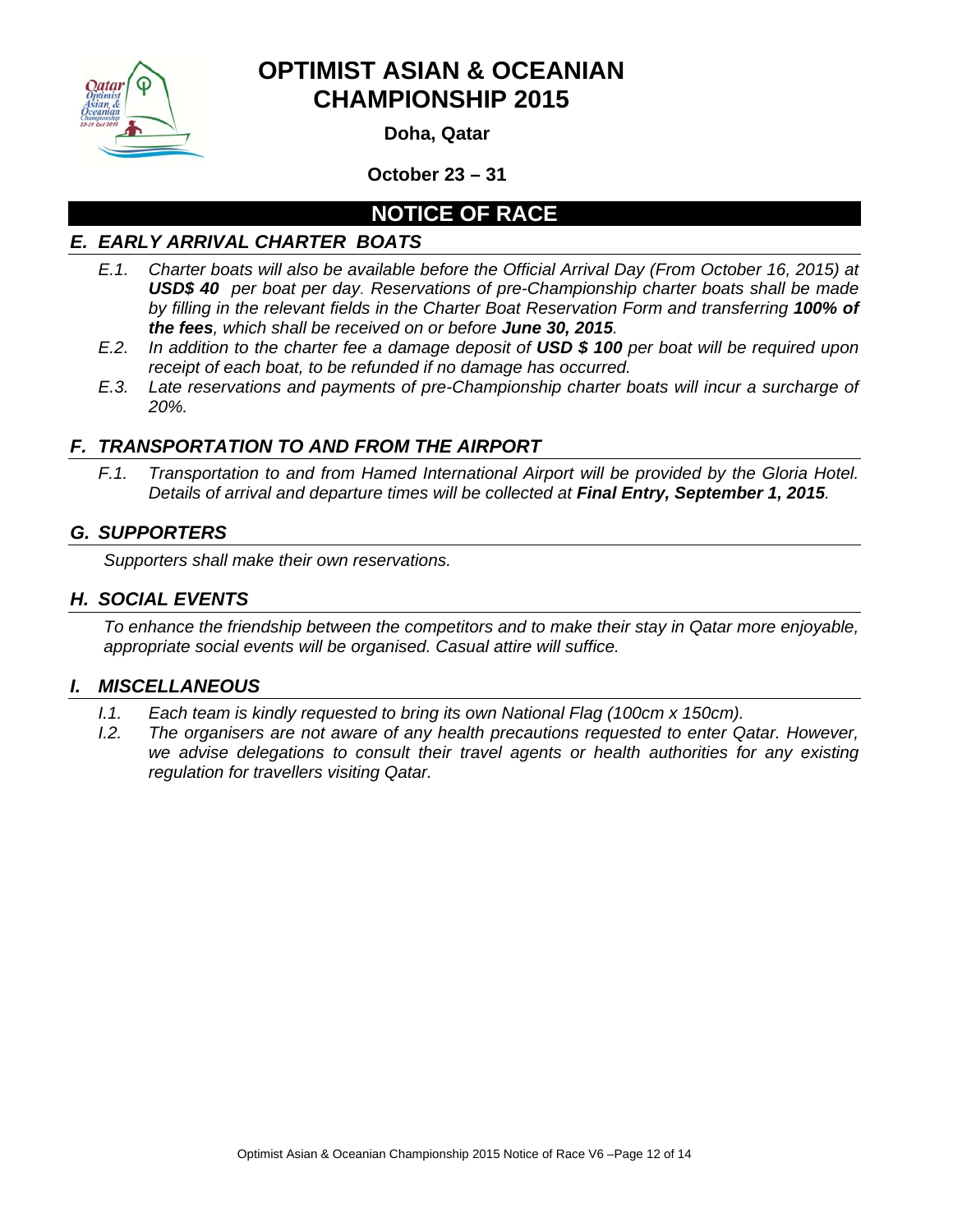

**Doha, Qatar** 

**October 23 – 31** 

## **NOTICE OF RACE**

#### *J. SAILING CONDITIONS*

| Daytime temperature | 24-27 Celcius |  |
|---------------------|---------------|--|
| Water temperature   | 24 Celcius    |  |
| Wind speed          | $9-12$ Knots  |  |

#### *K. VISA REQUIREMENTS*

Visas will be arranged by the Organising Authority. Sailors and Officials should send a scanned copy of their passport to the Organising Authority (see 20 above) and in return they will receive a Visa for 30 days, valid for one entry to Qatar. The passport must be valid for a minimum of 6 months.

#### *L. SPECTATOR BOATS*

*A spectator boat (Dhow) will be arranged free of charge for parents and guests throughout the event..* 

#### *M. CHANDLERY AND REPAIRS*

*Chandlery and repairs will be available at the shore venue.*